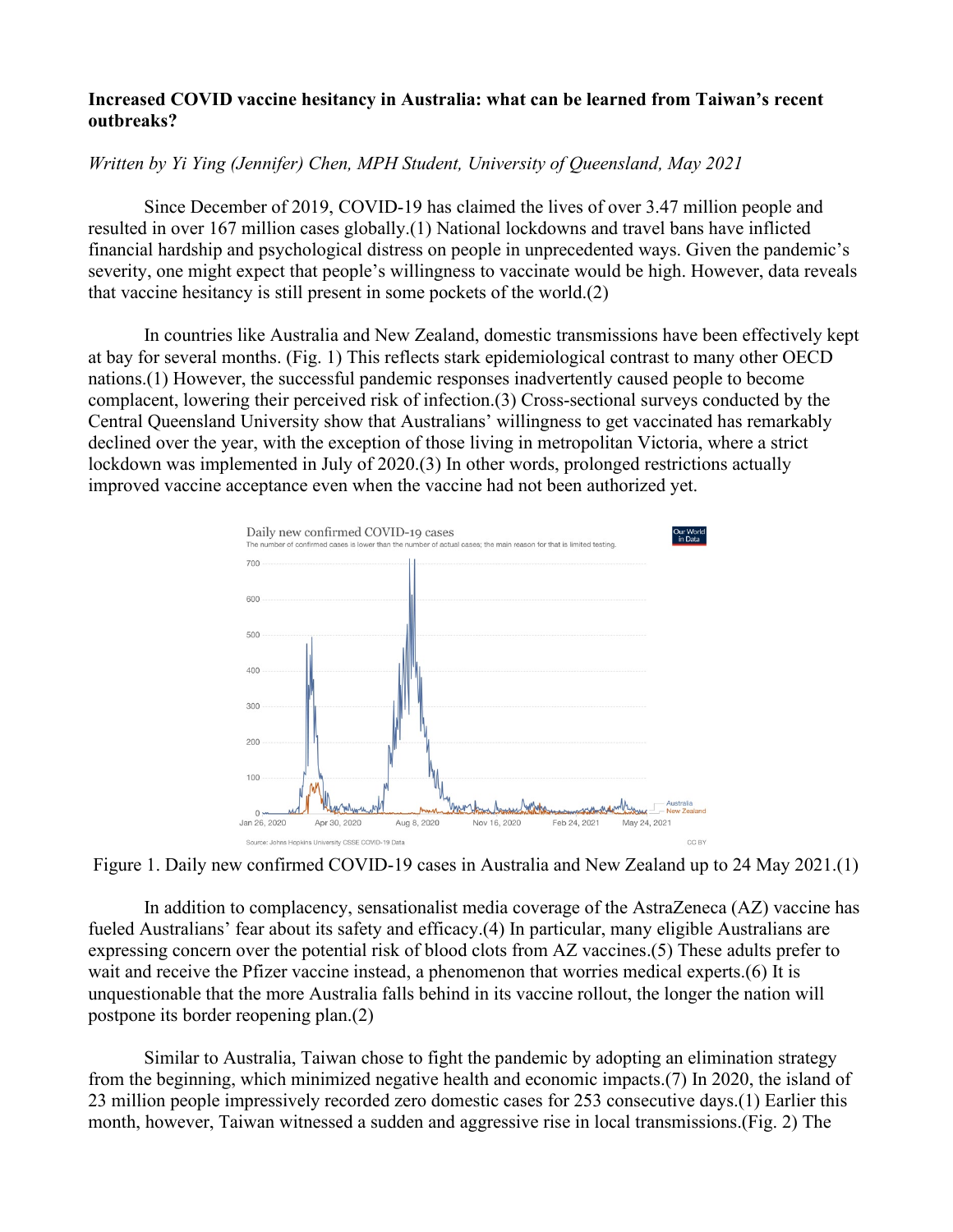country quickly entered its second highest COVID alert tier, which included the following measures: mandating mask-wearing outside of home, suspending in-person learning, limiting social gatherings and closing all non-essential businesses.(8) As of 24 May 2021, only 1% of the Taiwanese population was vaccinated.(Fig. 3) The low percentage was in part due to a delay in overseas vaccine shipment from the COVAX facility, as well as people's complacency after enjoying COVID-free lives for over a year.(9, 10)



Figure 2. Daily new confirmed COVID-19 cases in Taiwan up to 24 May 2021.(1)



Figure 3. Data of COVID-19 vaccine doses administered in Taiwan up to 24 May 2021.(11)

Taiwan's current situation garners substantial attention from global health experts. Victoria's Chief Health Officer, Brett Sutton, sees this as a grim warning for Australia. He asserts that Australians should not take "being free of COVID for granted," as it is still possible for a similar outbreak to occur in regions where not enough people have been inoculated to achieve herd immunity.(12) In conclusion, strategies to improve Australians' willingness to vaccinate are imperative. Taking notice of Taiwan, Australians should be reminded of the reality that this virus has the capacity to break through quarantine barriers at any time, in any country, regardless of past successes in combating the pandemic.